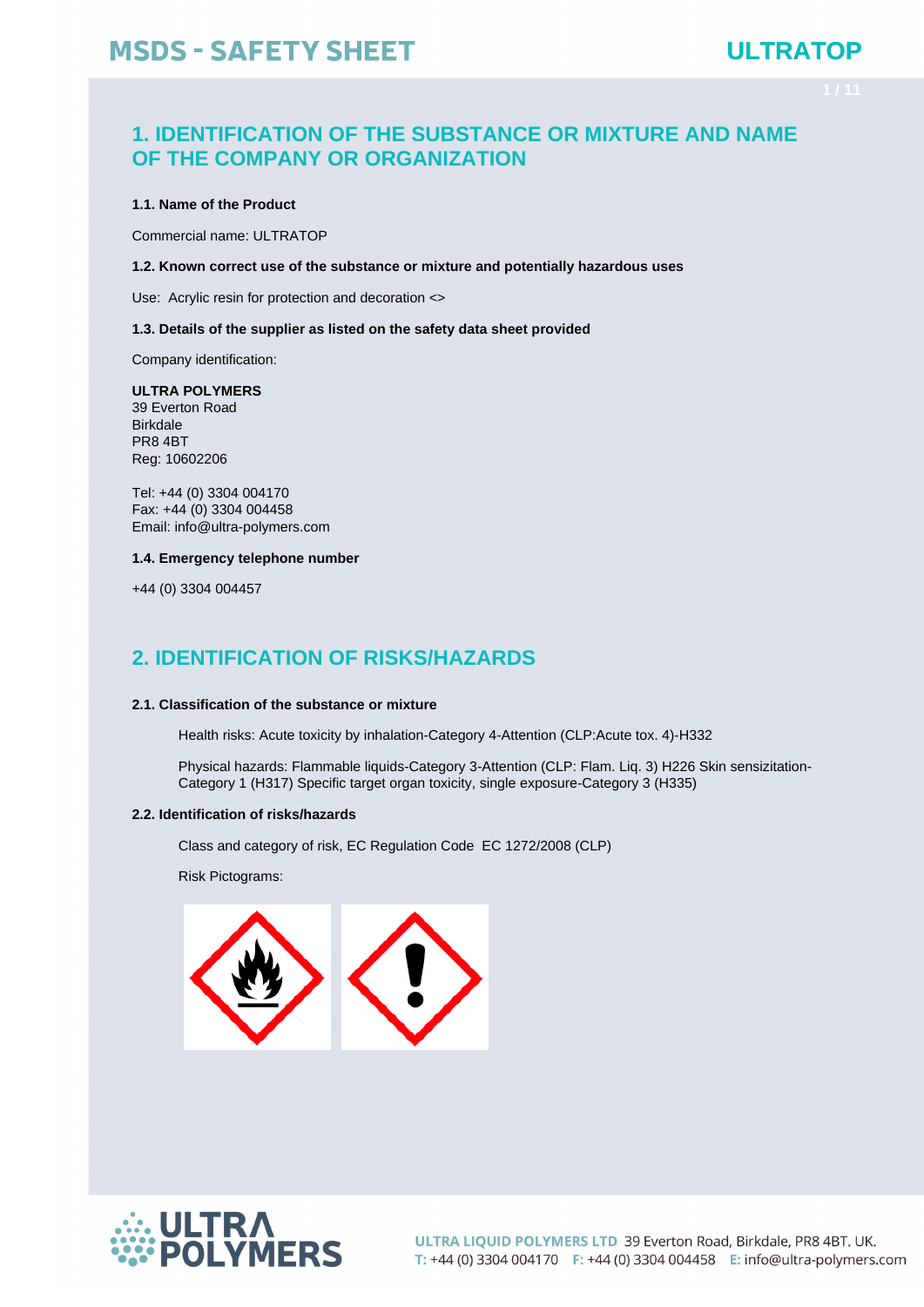Warning message:

Attention

Indication of danger:

H226 Flammable liquid and vapour. H317 May cause an allergic skin reaction. H332 Harmful if inhaled. H335 May cause respiratory irritation. EUH 204 Contains isocyanates. May produce an allergic reaction.

### **Careful handling advice**

General advice

P101 If medical advice is needed, have product container or label at hand. P102 Keep out of reach of children.

P103 Read label before use.

Prevention

P210 Keep away from heat/sparks/open flames/hot surfaces. — No smoking.

Response

P378 Use use all extinguishing media for extinction P303 + P361 + P353 IF ON SKIN (or hair): Remove/Take off immediately all contaminated clothing. Rinse skin with water/shower. P304 + P340 IF INHALED: Remove victim to fresh air and keep at rest in a position comfortable for breathing.

**Storage** 

Safe disposal procedure

P501 Dispose of this material and its container to hazardous or special waste collection point, in accordance with local, regional, national and/or international regulation.

**Contents** 

Xylene, 1.6-Hexamethylen Disocyanate

### **2.3. Other dangers**

None under normal conditions

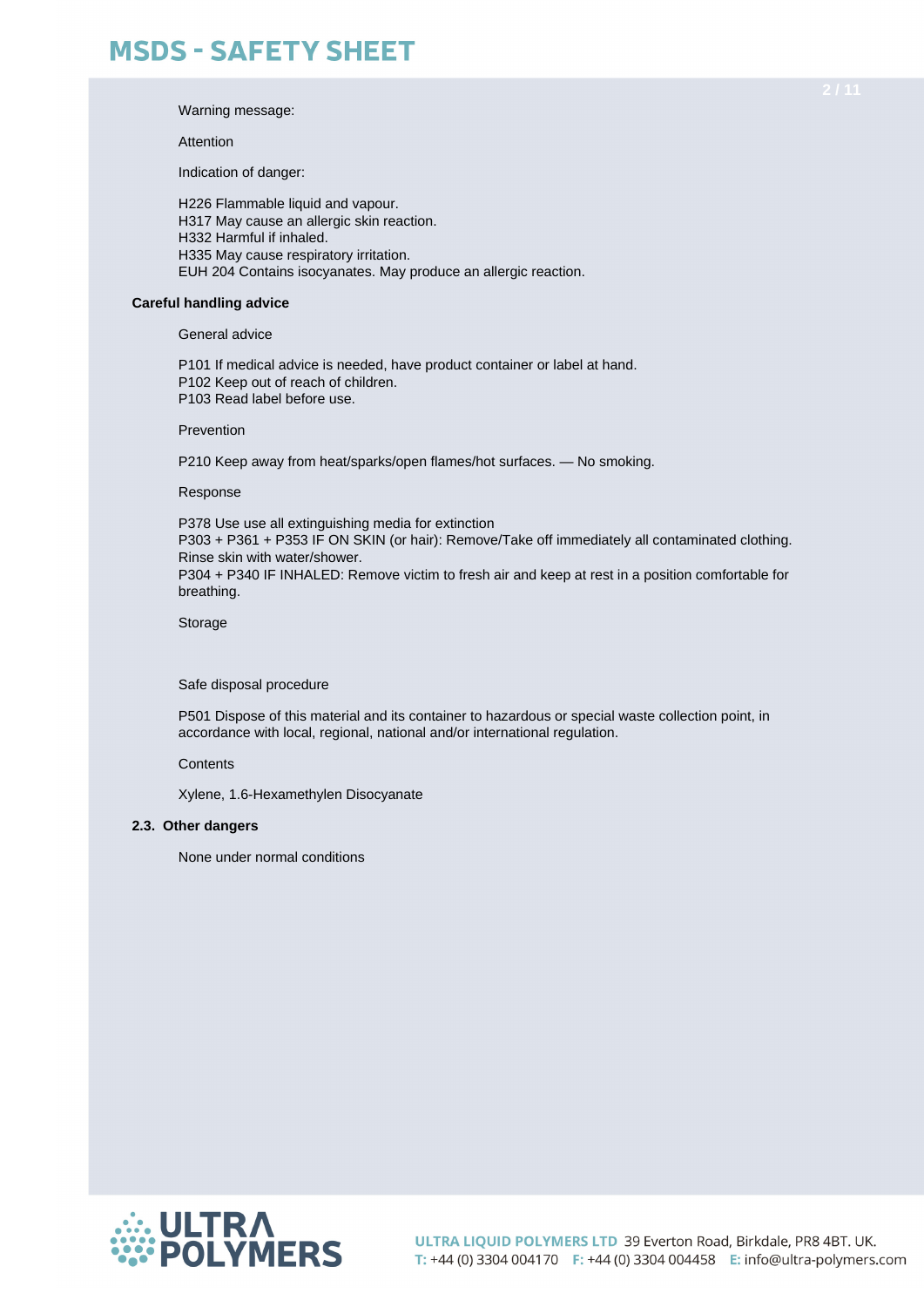### **3. COMPOSITION/COMPONENT INFORMATION**

Chemical description: Misture of Isocyanates and aromatic solvents

Potentially hazardous components: Xylene

| <b>Components list</b>              | <b>Contained</b> | Nº CAS             | $N^{\circ}$ EC   | Index                     | <b>REACH ref.</b>       | <b>Classification</b>                                                                                          |  |
|-------------------------------------|------------------|--------------------|------------------|---------------------------|-------------------------|----------------------------------------------------------------------------------------------------------------|--|
| Xylene                              | $10 - 15 \%$     | 1330-20-           | $215 -$<br>535-7 | $601 - 022 -$<br>$00 - 9$ | $\overline{a}$          | Flam. Lig. 3 H226 Acute Tox. 4 (skin) H312<br>Acute Tox. 4 (inhal) _ H332 Skin Irrit. 2 H315<br>STOT SE 3 H335 |  |
| Hexamethylene<br>diisocyanate - 1.6 | $70 - 80 %$      | 28182-<br>$81 - 2$ | $-$              | $-$                       |                         | Tox. Ag. 4 Inhalable H332 Sens. Cut. 1 H317<br>STOT única 3 H335                                               |  |
| Ethyl 1-methyl- 2-<br>methoxy       | $10 - 15 \%$     | $108 - 65 - 6$     | $203 -$<br>603-9 | 607-195-<br>$00 - 7$      | $01 -$<br>2119475791-29 | Lig. Inf. H226                                                                                                 |  |

### **4. FIRST AID**

### **4.1. First aid procedure**

Inhalation:

IN THE EVENT OF INHALATION: Take the person outside into the fresh air and seat them in a comfortable breathing position. Immediately call a TOXICOLOGY INFORMATION CENTRE or a doctor. Specific treatment is urgently required.

Contact with the skin:

Remove clothing and thoroughly clean the skin exposed to the product with mild soap and water; rinse off with warm water.

Contact with the eyes:

Rinse immediately in plenty of water. Seek medical assistance if pain or irritation continues.

Swallowing:

DO NOT induce vomiting.

Seek emergency medical attention.

### **4.2. Main symptoms and effects, acute or delayed**

Symptoms related to use:

It is not considered to present significant risk when used responsibly under normal conditions.

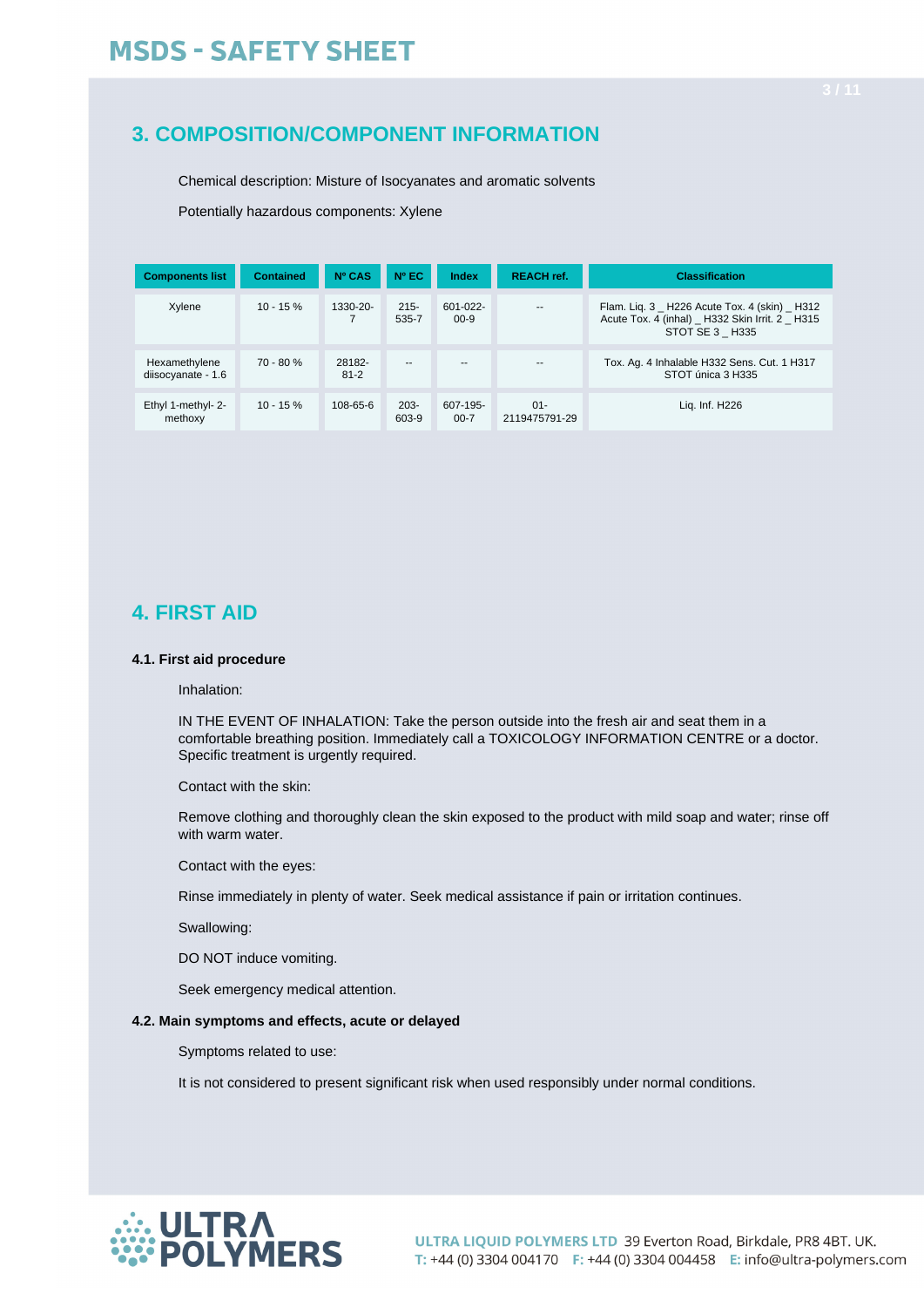**4.3. Directions to be followed in the event of any medical attention and special treatment which should be dispensed immediately.**

General information:

Never administer anything by mouth to a person in an unconscious state. If the person feels unwell visit a doctor (and, if possible, show them the product information label).

## **5. PROCEDURE IN THE EVENT OF FIRE**

### **5.1. Fire extinction procedures**

Correct methods:

Foam. Water mist. Dry powder. Carbon dioxide. Sand.

Incorrect extinction methods:

Never employ a direct jet of water.

Risk of fire in the vicinity:

Use water spray or mist to cool down any containers exposed to fire.

### **5.2. Specific risks resulting from the substance or mixture**

Inflammable nature:

Inflammable liquid and vapours.

Products presenting specific dangers on combustion:

In the event of fire, potentially harmful smoke and vapours may be produced.

### **5.3. Recommendations for all personnel when fighting fires**

Personal protection in the event of fire:

Never enter the fire area without adequate protective equipment, including respiratory protection.

Special procedure:

In the event of chemical fire take all the normal precautions. Avoid water from fire extinction coming into contact with the affected area.

### **6. PROCEDURE IN THE EVENT OF ACCIDENTAL SPILLAGE**

### **6.1. Personal safety precautions, protective equipment and emergency procedures**

For the emergency personnel

Equip all cleaning personnel with adequate protective clothing and equipment. Ventilate the area.

Technical procedures

Take special precautions to avoid any electrical charges. Eliminate all possible sources of ignition. Avoid all naked flames. Do not smoke.

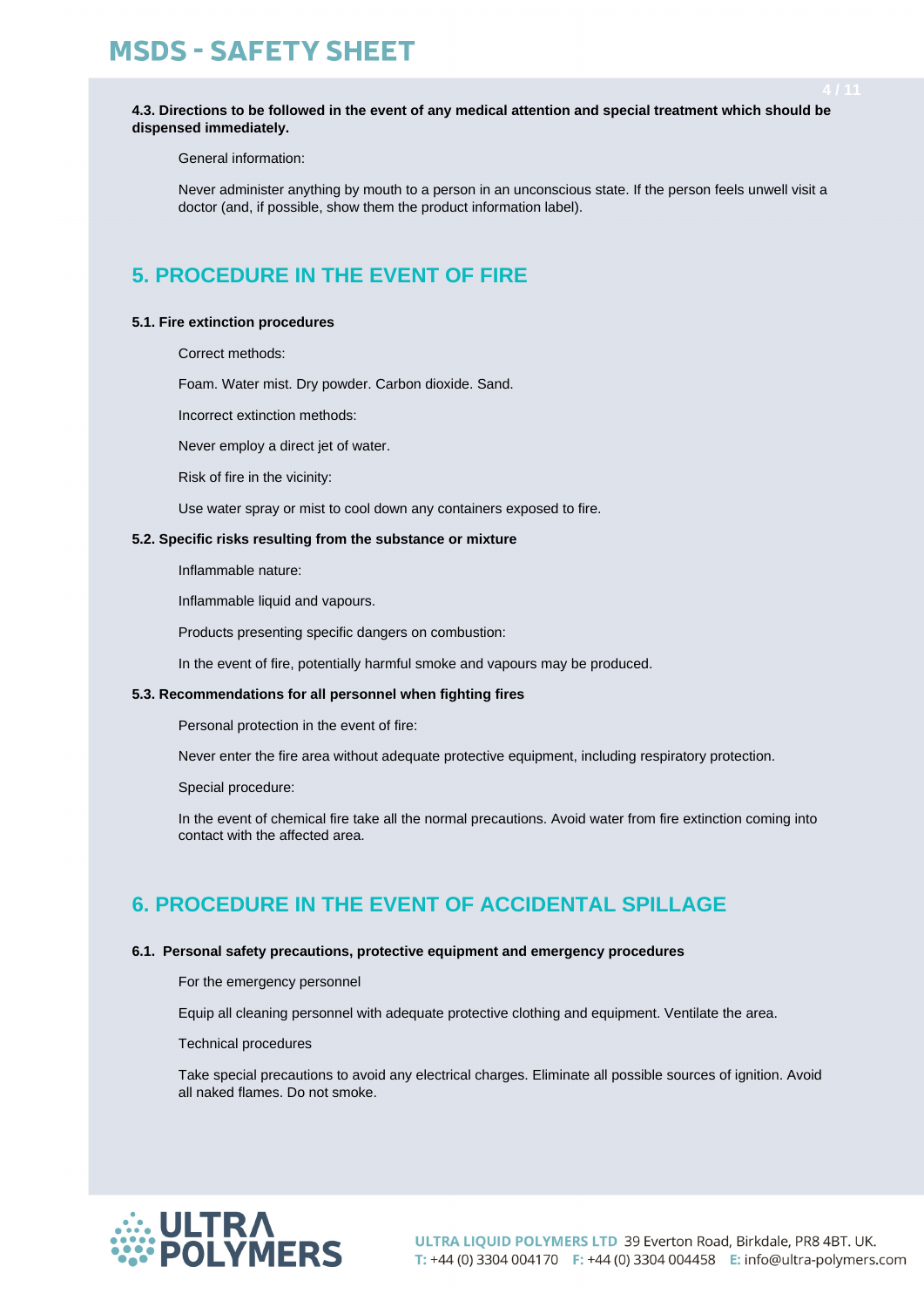Special precautions

Eliminate all possible sources of ignition

#### **6.2. Precautions to protect the environment**

Precautions to protect the environment:

Avoid spillage of the product into drains or water pipes. If the product does enter public water supply pipes, immediately notify the authorities.

#### **6.3. Containment and cleaning methods and materials**

Cleaning methods:

Soak up the spilt product using inert solids, such as clay or diatomaceous earth, as quickly as possible. Collect and dispose of spillage in appropriate containers.

#### **6.4. Reference to other sections**

See section 8. Personal protection/exposure controls

### **7. HANDLING AND STORAGE**

#### **7.1. Precautions for safe handling**

Technical protective measures:

Ensure proper ventilation of the processing area to avoid a build up of vapours.

All equipment must be correctly earthed and procedures followed to prevent static electrical charges.

Handling:

Wash hands and exposed skin thoroughly with a mild soap and water before eating, smoking and leaving work.

Handle all empty containers with care as residue vapours may still be inflammable.

Special precautions:

Do not expose to naked flames. Do not smoke.

Inflammable air-vapour mixtures may be formed on use. Store and handle in the same manner as any other product which represents a serious health risk or potential danger of fire or explosion.

#### **7.2. Conditions for safe storage, including possible incompatibilities**

Storage:

Always store in the original containers, in cool, well ventilated surroundings. Always keep containers closed when not in use. Keep away from naked flames.

Always store away from the following:

Strong acids and bases. Ignition sources. Direct sunlight. Heat sources.

#### **7.3. Specific end uses**

Specific end uses:

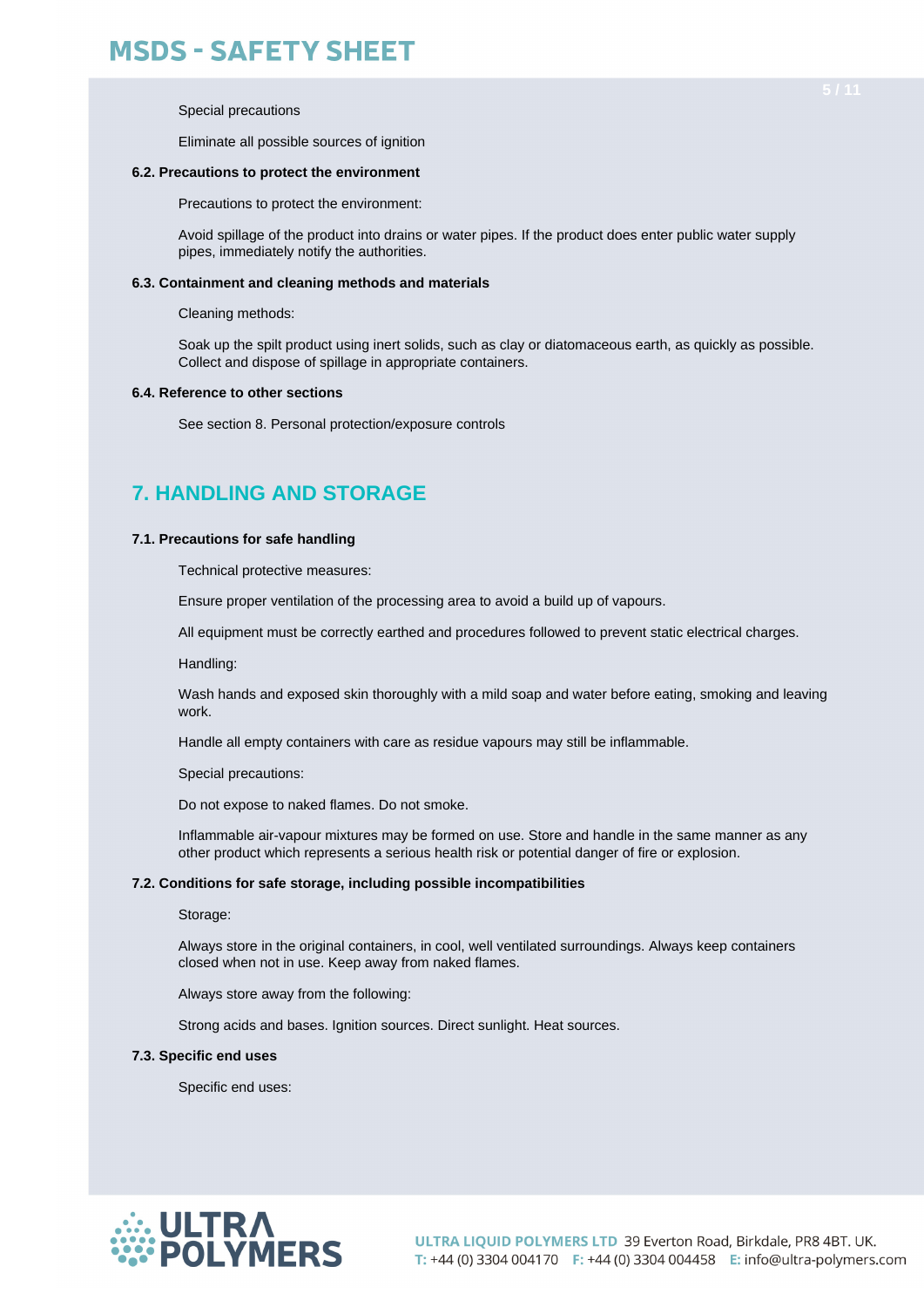#### None.

### **8. PERSONAL PROTECTION/EXPOSURE CONTROLS**

#### **8.1 Exposure control**

Personal protection



Personal protection: Avoid all unnecessary exposure as far as possible.

Protection of the respiratory tracts: In cases where excessive vapour may be produced, always use suitable masks.

Protection for the hands: In situations involving repeated contact, always wear gloves.

Protection for the eyes: Special chemical product/protective goggles should be worn.

Other precautions: Avoid eating and smoking during use

### **9. CHEMICAL AND PHYSICAL PROPERTIES**

### **9.1. Information on basic chemical and physical properties**

Physical state: Viscous Colour: transparent Smell: Solvent Odour threshold: - pH value: -- Melting point [°C]: --Decomposition point [°C]: -- Critical temperature [°C]: -- Spontaneous ignition temperature [°C]: -- Flammability: Liquid and vapor flammable Flash point [°C]: 38 ºC Initial boiling point [°C]: 145 ºC Final boiling point [°C]: --

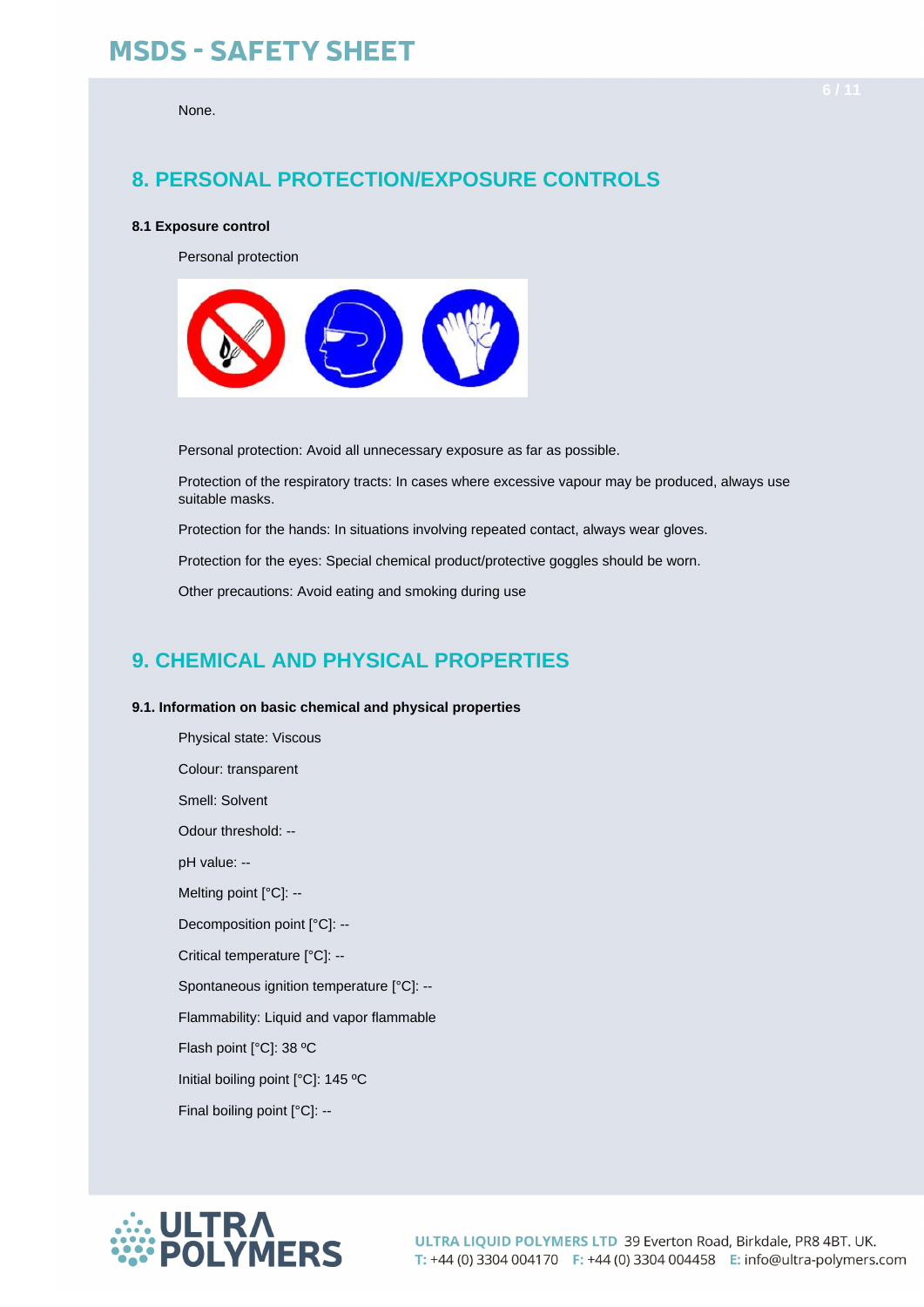Rate of evaporation: -- Acidic/alkaline reserves [g NaOH/100g]: -- Explosion limits - Lower [%]: -- Explosion limits - Upper [%]: -- Vapour pressure mm/Hg: -- Vapour density: -- Density [g/cm3]: 1,05 g/cm3 Water solubility [% in weight]: --Water solubility: Insoluble Log Pow octanol / water at 20°C: -- Solubility: Organic Solvents Viscosity a 20°C [mPa.s]: 275 mPa.s

### **9.2. additional information**

Explosive properties: --

Oxidising properties: --

### **10. STABILITY AND REACTIVITY**

#### **10.1. Reactivity**

Reactivity: Not established

### **10.2. Stability**

Chemical stability: Stable under recommended storage conditions.

### **10.3. Possibility of dangerous reactions**

Dangerous reactions: Not established

### **10.4. Situations to avoid**

Situations to avoid: Extremely high or low temperatures. Direct sunlight. Uncontrolled fire. Overheating. Heat. Sparks.

### **10.5. Materials to avoid**

Materials to avoid: Strong acids. Strong bases.

### **10.6. Hazardous decomposition products**

Hazardous decomposition products: Smokes. May release flammable gases.

### **11. TOXICOLOGICAL INFORMATION**

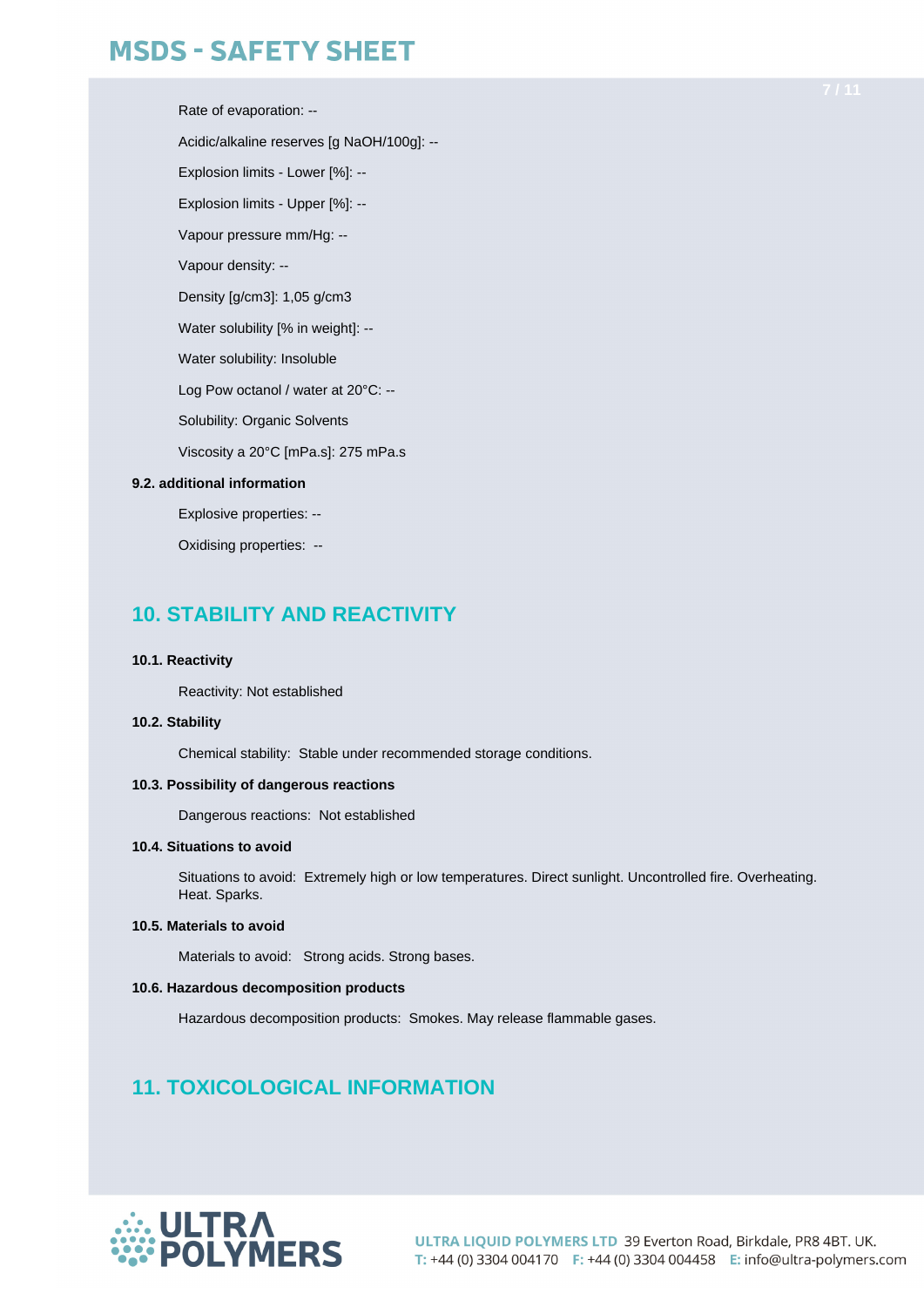### **11.1. Information on toxicological effects**

Acute toxicity: Harmful if inhaled. Corrosivity: Yet to be established. Irritation: Yet to be established. Awareness: Yet to be established. Mutagenicity: Yet to be established. Carcinogenesis: Yet to be established. Toxic for reproduction: Yet to be established. Specific toxicity in certain organisms on first exposure: Yet to be established. Specific toxicity in certain organisms on repeated exposure: Yet to be established. Aspiration hazard: Yet to be established.

### **12. ECOLOGICAL INFORMATION**

### **12.1. Toxicity**

Toxicity information: Yet to be established.

### **12.2. Persistency - degradability**

Persistency - degradability: Biodegradable.

### **12.3. Potential for bioaccumulation**

Potential for bioaccumulation: Yet to be established.

### **12.4. Soil mobility**

Log Pow octanol / water at 20°C: No data available.

Soil mobility: Yet to be established.

### **12.5. Results of PBT & vPvB assessment**

Results of PBT & vPvB assessment: Not applicable.

### **12.6. Other adverse effects**

Precautions for protection of the environment: Avoid release into the environment.

### **13. DISPOSAL CONSIDERATIONS/PROCEDURES**

### **13.1. Correct procedure for the treatment of residues**

General:

Avoid release into the environment. Disposal or dumping in accordance with local/national legislation.

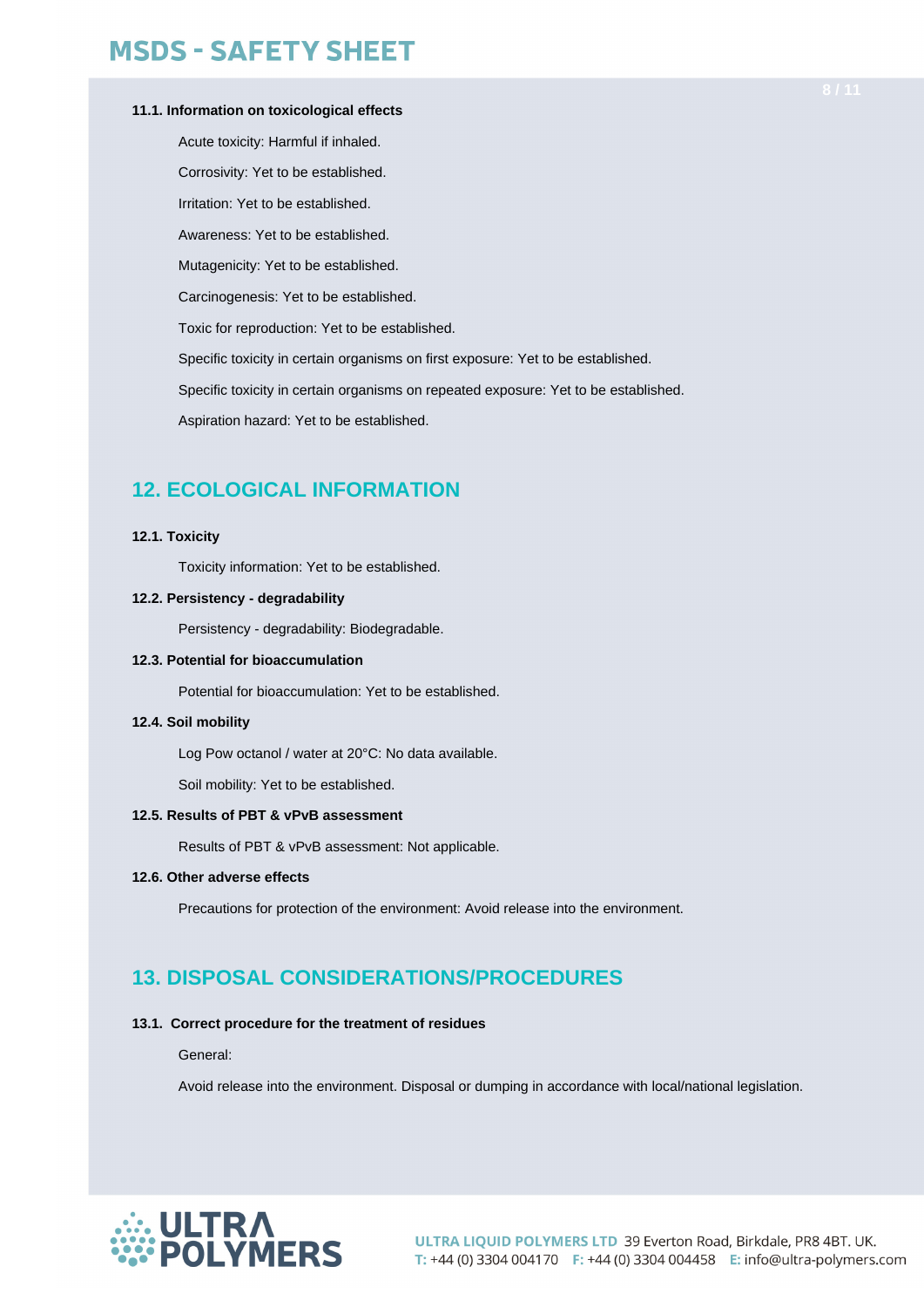Special precautions:

Handle all empty containers with care as residue vapours may still be inflammable.

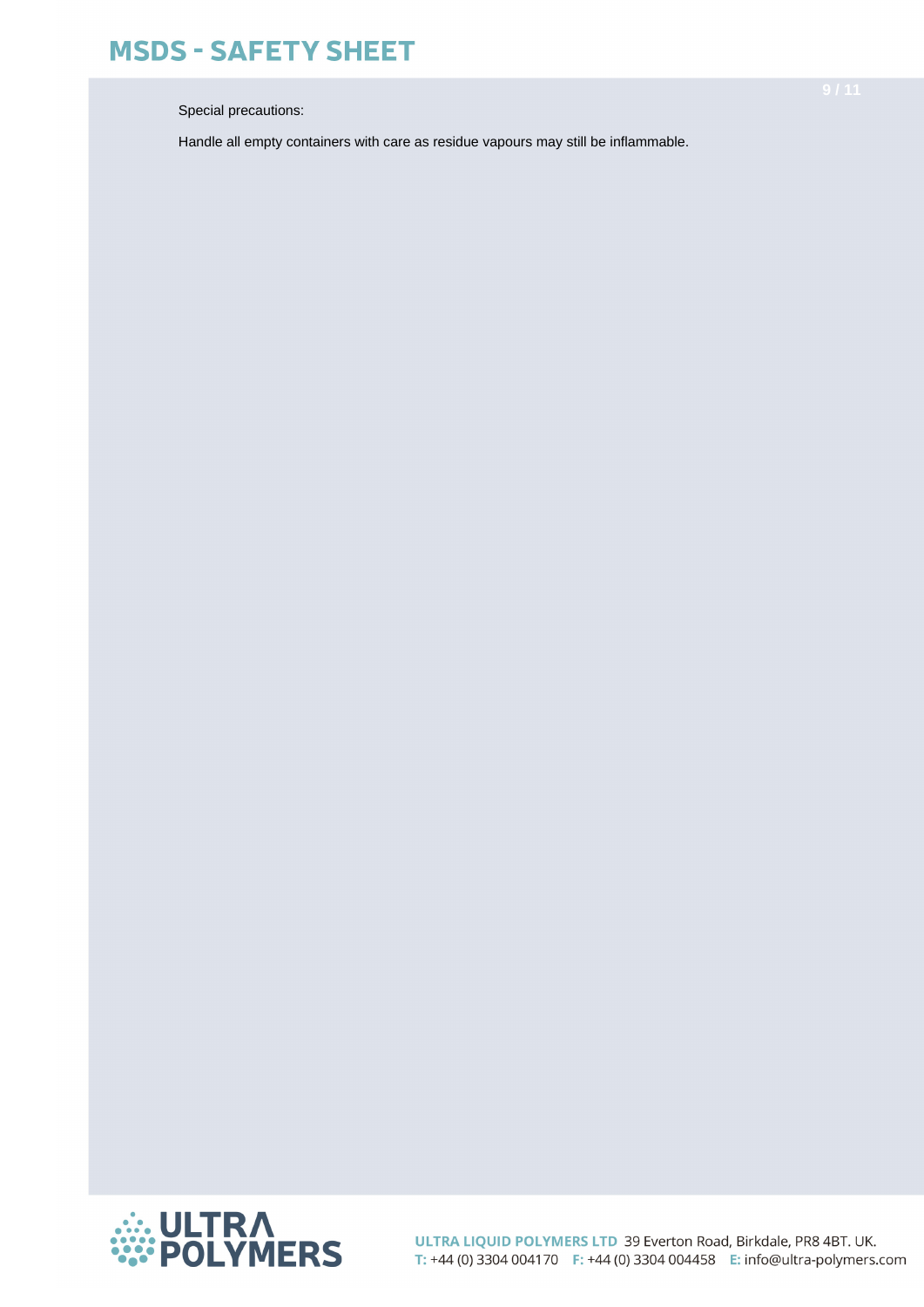## **14. TRANSPORTATION INFORMATION**

| Trade name: ULTRATOP                    |                         |               |                  |  |  |  |  |
|-----------------------------------------|-------------------------|---------------|------------------|--|--|--|--|
| <b>Transport Regulations</b>            | <b>ADR</b>              | <b>IMDG</b>   | <b>IATA</b>      |  |  |  |  |
| <b>ONU Number</b>                       |                         | <b>UN1139</b> |                  |  |  |  |  |
| Name                                    | <b>COATING SOLUTION</b> |               |                  |  |  |  |  |
| <b>NOS Name</b>                         |                         |               |                  |  |  |  |  |
| Danger Labels                           |                         |               |                  |  |  |  |  |
| Packing group                           |                         | III           |                  |  |  |  |  |
| Tunnels classification                  | (E)                     | ---           |                  |  |  |  |  |
| Flash point (°C)                        |                         | 38 °C         |                  |  |  |  |  |
| angerous environment / Marine Pollutant | <b>NO</b>               | <b>NO</b>     | <b>NO</b>        |  |  |  |  |
| Packing Instruction                     | P001                    | P001          | Y334 / 355 / 366 |  |  |  |  |

## **15. REGULATORY INFORMATION**

**15.1. Specific legislation and regulations relating to health, safety and the environment applicable to the substance or mixture**

Legislation and regulations relating to health, safety and the environment:

Ensure compliance with all local and national laws and regulations.

### **15.2. Chemical safety assessment**

Chemical safety assessment:

Not undertaken.